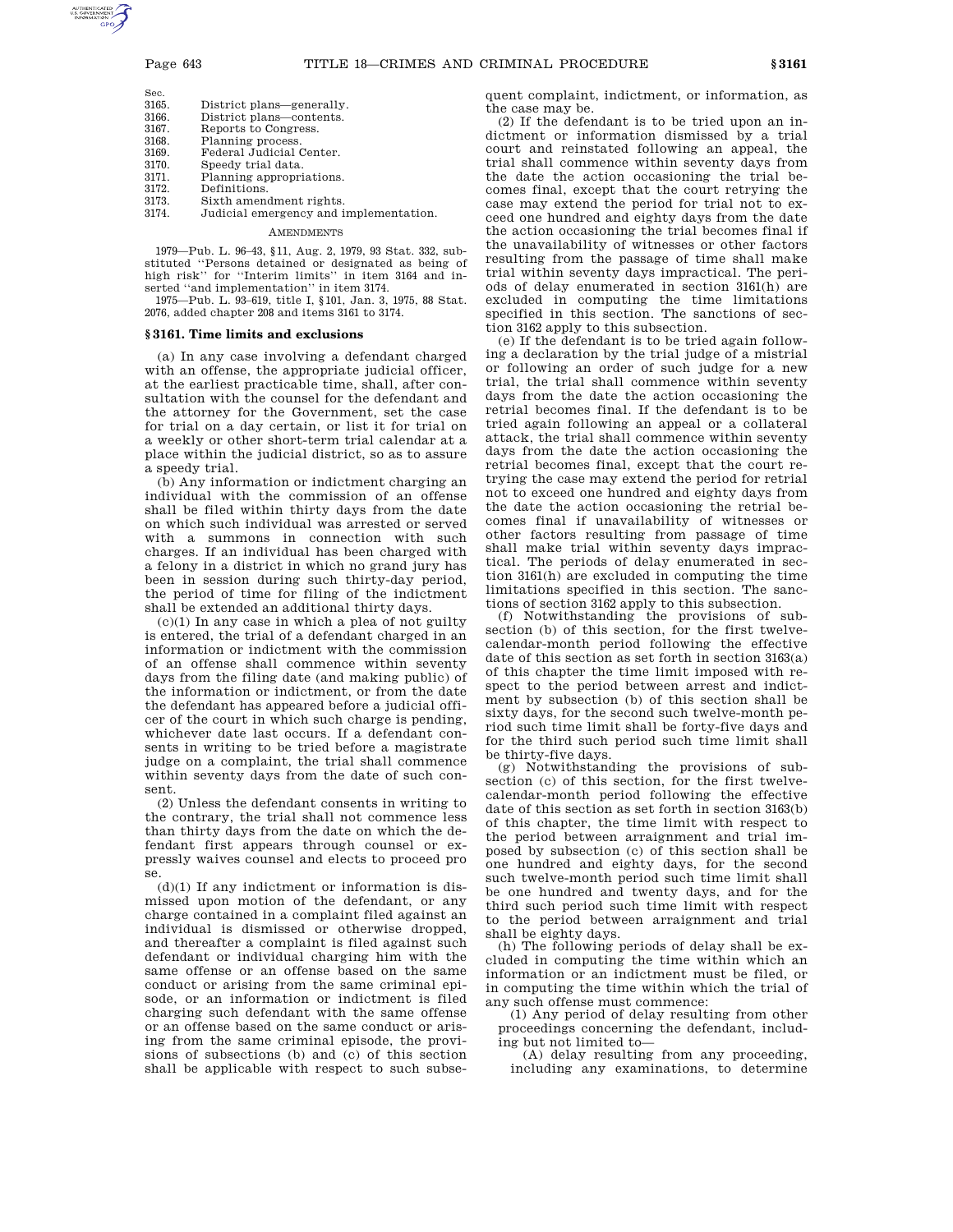the mental competency or physical capacity of the defendant;

(B) delay resulting from trial with respect to other charges against the defendant;

(C) delay resulting from any interlocutory appeal;

(D) delay resulting from any pretrial motion, from the filing of the motion through the conclusion of the hearing on, or other prompt disposition of, such motion;

(E) delay resulting from any proceeding relating to the transfer of a case or the removal of any defendant from another district under the Federal Rules of Criminal Procedure;

(F) delay resulting from transportation of any defendant from another district, or to and from places of examination or hospitalization, except that any time consumed in excess of ten days from the date an order of removal or an order directing such transportation, and the defendant's arrival at the destination shall be presumed to be unreasonable;

(G) delay resulting from consideration by the court of a proposed plea agreement to be entered into by the defendant and the attorney for the Government; and

(H) delay reasonably attributable to any period, not to exceed thirty days, during which any proceeding concerning the defendant is actually under advisement by the court.

(2) Any period of delay during which prosecution is deferred by the attorney for the Government pursuant to written agreement with the defendant, with the approval of the court, for the purpose of allowing the defendant to demonstrate his good conduct.

(3)(A) Any period of delay resulting from the absence or unavailability of the defendant or an essential witness.

(B) For purposes of subparagraph (A) of this paragraph, a defendant or an essential witness shall be considered absent when his whereabouts are unknown and, in addition, he is attempting to avoid apprehension or prosecution or his whereabouts cannot be determined by due diligence. For purposes of such subparagraph, a defendant or an essential witness shall be considered unavailable whenever his whereabouts are known but his presence for trial cannot be obtained by due diligence or he resists appearing at or being returned for trial.

(4) Any period of delay resulting from the fact that the defendant is mentally incompetent or physically unable to stand trial.

(5) If the information or indictment is dismissed upon motion of the attorney for the Government and thereafter a charge is filed against the defendant for the same offense, or any offense required to be joined with that offense, any period of delay from the date the charge was dismissed to the date the time limitation would commence to run as to the subsequent charge had there been no previous charge.

(6) A reasonable period of delay when the defendant is joined for trial with a codefendant as to whom the time for trial has not run and no motion for severance has been granted.

(7)(A) Any period of delay resulting from a continuance granted by any judge on his own motion or at the request of the defendant or his counsel or at the request of the attorney for the Government, if the judge granted such continuance on the basis of his findings that the ends of justice served by taking such action outweigh the best interest of the public and the defendant in a speedy trial. No such period of delay resulting from a continuance granted by the court in accordance with this paragraph shall be excludable under this subsection unless the court sets forth, in the record of the case, either orally or in writing, its reasons for finding that the ends of justice served by the granting of such continuance outweigh the best interests of the public and the defendant in a speedy trial.

(B) The factors, among others, which a judge shall consider in determining whether to grant a continuance under subparagraph (A) of this paragraph in any case are as follows:

(i) Whether the failure to grant such a continuance in the proceeding would be likely to make a continuation of such proceeding impossible, or result in a miscarriage of justice.

(ii) Whether the case is so unusual or so complex, due to the number of defendants, the nature of the prosecution, or the existence of novel questions of fact or law, that it is unreasonable to expect adequate preparation for pretrial proceedings or for the trial itself within the time limits established by this section.

(iii) Whether, in a case in which arrest precedes indictment, delay in the filing of the indictment is caused because the arrest occurs at a time such that it is unreasonable to expect return and filing of the indictment within the period specified in section 3161(b), or because the facts upon which the grand jury must base its determination are unusual or complex.

(iv) Whether the failure to grant such a continuance in a case which, taken as a whole, is not so unusual or so complex as to fall within clause (ii), would deny the defendant reasonable time to obtain counsel, would unreasonably deny the defendant or the Government continuity of counsel, or would deny counsel for the defendant or the attorney for the Government the reasonable time necessary for effective preparation, taking into account the exercise of due diligence.

(C) No continuance under subparagraph (A) of this paragraph shall be granted because of general congestion of the court's calendar, or lack of diligent preparation or failure to obtain available witnesses on the part of the attorney for the Government.

(8) Any period of delay, not to exceed one year, ordered by a district court upon an application of a party and a finding by a preponderance of the evidence that an official request, as defined in section 3292 of this title, has been made for evidence of any such offense and that it reasonably appears, or reasonably appeared at the time the request was made, that such evidence is, or was, in such foreign country.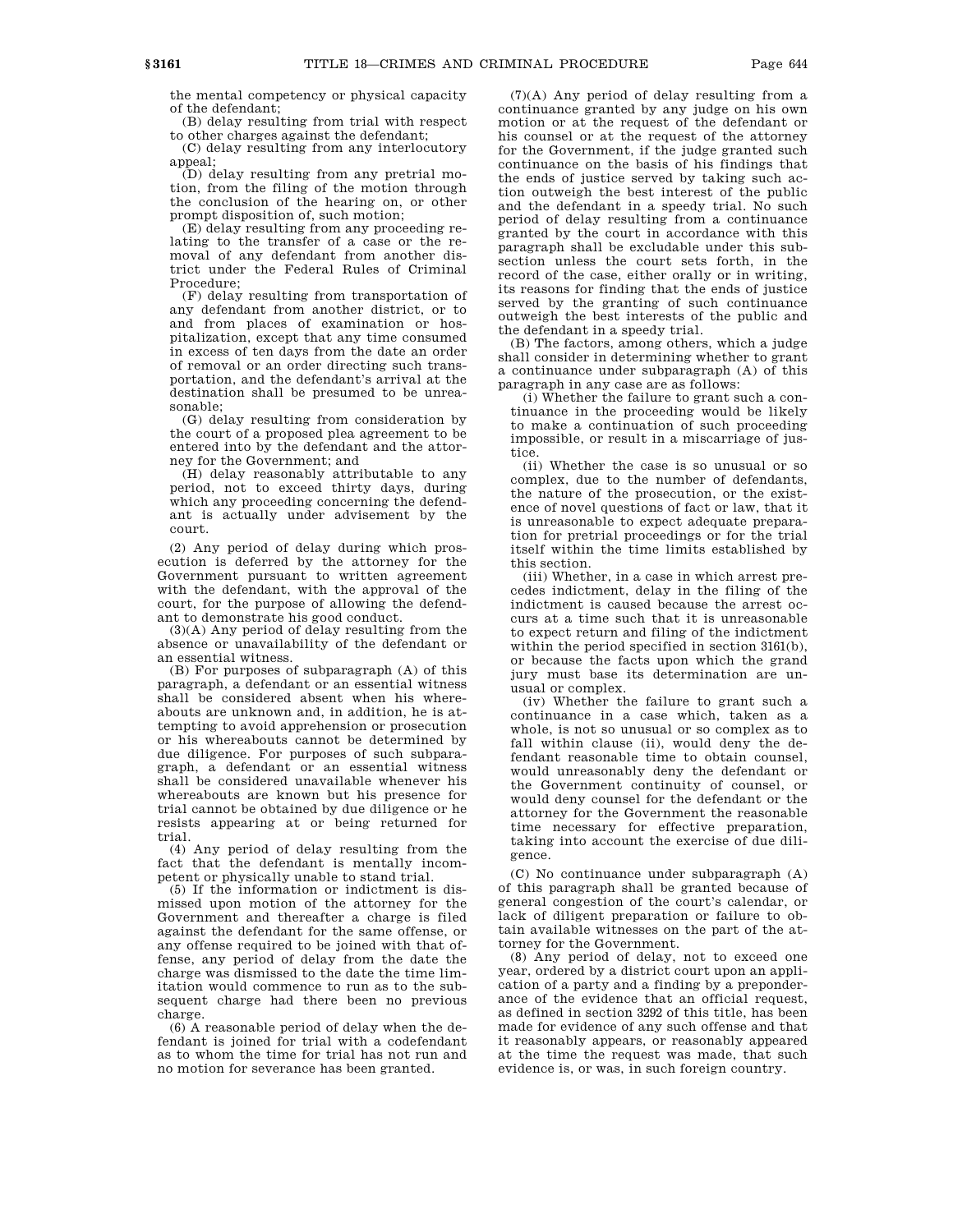(i) If trial did not commence within the time limitation specified in section 3161 because the defendant had entered a plea of guilty or nolo contendere subsequently withdrawn to any or all charges in an indictment or information, the defendant shall be deemed indicted with respect to all charges therein contained within the meaning of section 3161, on the day the order permitting withdrawal of the plea becomes final.

(j)(1) If the attorney for the Government knows that a person charged with an offense is serving a term of imprisonment in any penal institution, he shall promptly—

(A) undertake to obtain the presence of the prisoner for trial; or

(B) cause a detainer to be filed with the person having custody of the prisoner and request him to so advise the prisoner and to advise the prisoner of his right to demand trial.

(2) If the person having custody of such prisoner receives a detainer, he shall promptly advise the prisoner of the charge and of the prisoner's right to demand trial. If at any time thereafter the prisoner informs the person having custody that he does demand trial, such person shall cause notice to that effect to be sent promptly to the attorney for the Government who caused the detainer to be filed.

(3) Upon receipt of such notice, the attorney for the Government shall promptly seek to obtain the presence of the prisoner for trial.

(4) When the person having custody of the prisoner receives from the attorney for the Government a properly supported request for temporary custody of such prisoner for trial, the prisoner shall be made available to that attorney for the Government (subject, in cases of interjurisdictional transfer, to any right of the prisoner to contest the legality of his delivery).

 $(k)(1)$  If the defendant is absent (as defined by subsection (h)(3)) on the day set for trial, and the defendant's subsequent appearance before the court on a bench warrant or other process or surrender to the court occurs more than 21 days after the day set for trial, the defendant shall be deemed to have first appeared before a judicial officer of the court in which the information or indictment is pending within the meaning of subsection (c) on the date of the defendant's subsequent appearance before the court.

(2) If the defendant is absent (as defined by subsection (h)(3)) on the day set for trial, and the defendant's subsequent appearance before the court on a bench warrant or other process or surrender to the court occurs not more than 21 days after the day set for trial, the time limit required by subsection (c), as extended by subsection (h), shall be further extended by 21 days.

(Added Pub. L. 93–619, title I, §101, Jan. 3, 1975, 88 Stat. 2076; amended Pub. L. 96–43, §§2–5, Aug. 2, 1979, 93 Stat. 327, 328; Pub. L. 98–473, title II, §1219, Oct. 12, 1984, 98 Stat. 2167; Pub. L. 100–690, title VI, §6476, Nov. 18, 1988, 102 Stat. 4380; Pub. L. 101–650, title III, §321, Dec. 1, 1990, 104 Stat. 5117; Pub. L. 110–406, §13, Oct. 13, 2008, 122 Stat. 4294.)

#### **AMENDMENTS**

2008—Subsec. (h)(1)(B) to (J). Pub. L. 110–406, §13(1), redesignated subpars. (D) to (J) as (B) to (H), respectively, and struck out former subpars. (B) and (C) which read as follows:

''(B) delay resulting from any proceeding, including any examination of the defendant, pursuant to section 2902 of title 28, United States Code;

''(C) delay resulting from deferral of prosecution pursuant to section 2902 of title 28, United States Code;''.

Subsec. (h)(5) to (9). Pub. L. 110–406, §13(2), (3), redesignated pars.  $(6)$  to  $(9)$  as  $(5)$  to  $(8)$ , respectively, and struck out former par. (5) which read as follows: ''Any period of delay resulting from the treatment of the defendant pursuant to section 2902 of title 28, United States Code.''

1988—Subsec. (k). Pub. L. 100–690 added subsec. (k).

1984—Subsec. (h)(8)(C). Pub. L. 98–473, §1219(1), substituted ''subparagraph (A) of this paragraph'' for 'paragraph (8)(A) of this subsection''

Subsec. (h)(9). Pub. L. 98–473, §1219(2), added par. (9). 1979—Subsec. (c)(1). Pub. L. 96–43, §2, merged the ten day indictment-to-arraignment and the sixty day arraignment-to-trial limits into a single seventy day indictment-to-trial period.

Subsec. (c)(2). Pub. L. 96–43, §2, added par. (2).

Subsec. (d). Pub. L. 96–43, §3(a), designated existing provisions as par. (1) and added par. (2).

Subsec. (e). Pub. L. 96–43, §3(b), substituted ''seventy days'' for ''sixty days'' in three places and inserted provisions excluding the periods of delay enumerated in subsec. (h) of this section in computing the time limitations specified in this section and applying the sanctions of section 3162 of this title to this subsection.

Subsec. (h)(1). Pub. L. 96–43, §4, added to the listing of excludable delays, delays resulting from the deferral of prosecution under section 2902 of title 28, delays caused by consideration by the court of proposed plea agreements, and delays resulting from the transportation of a defendant from another district or for the purpose of examination or hospitalization, and expanded provisions relating to exclusions of periods of delay resulting from hearings on pretrial motions, examinations and hearings relating to the mental or physical condition of defendant, or the removal of a defendant from another district under the Federal Rules of Criminal Procedure.

Subsec.  $(h)(8)(B)(ii)$ . Pub. L. 96-43, §5(a), expanded provisions authorizing the granting of continuances based on the complexity or unusual nature of a case to include delays in preparation of all phases of a case, including pretrial motion preparation.

Subsec.  $(h)(8)(Bi)(iii)$ . Pub. L. 96–43, §5(b), inserted provision authorizing a continuance where the delay in filing the indictment is caused by the arrest taking place at such time that the return and filing of the indictment can not reasonably be expected within the period specified in section 3161(b) of this title.

Subsec. (h)(8)(B)(iv). Pub. L. 96–43, §5(c), added cl. (iv).

#### CHANGE OF NAME

Words ''magistrate judge'' substituted for ''magistrate'' in subsec. (c)(1) pursuant to section 321 of Pub. L. 101–650, set out as a note under section 631 of Title 28, Judiciary and Judicial Procedure.

#### EFFECTIVE DATE OF 1984 AMENDMENT

Amendment by Pub. L. 98–473 effective 30 days after Oct. 12, 1984, see section 1220 of Pub. L. 98–473, set out as an Effective Date note under section 3505 of this title.

#### SHORT TITLE OF 1979 AMENDMENT

Section 1 of Pub. L. 96–43 provided: ''That this Act [amending this section and sections 3163 to 3168, 3170 and 3174 of this title] may be cited as the 'Speedy Trial Act Amendments Act of 1979'.''

#### SHORT TITLE

Section 1 of Pub. L. 93–619 provided: ''That this Act [enacting this chapter and sections 3153 to 3156 of this